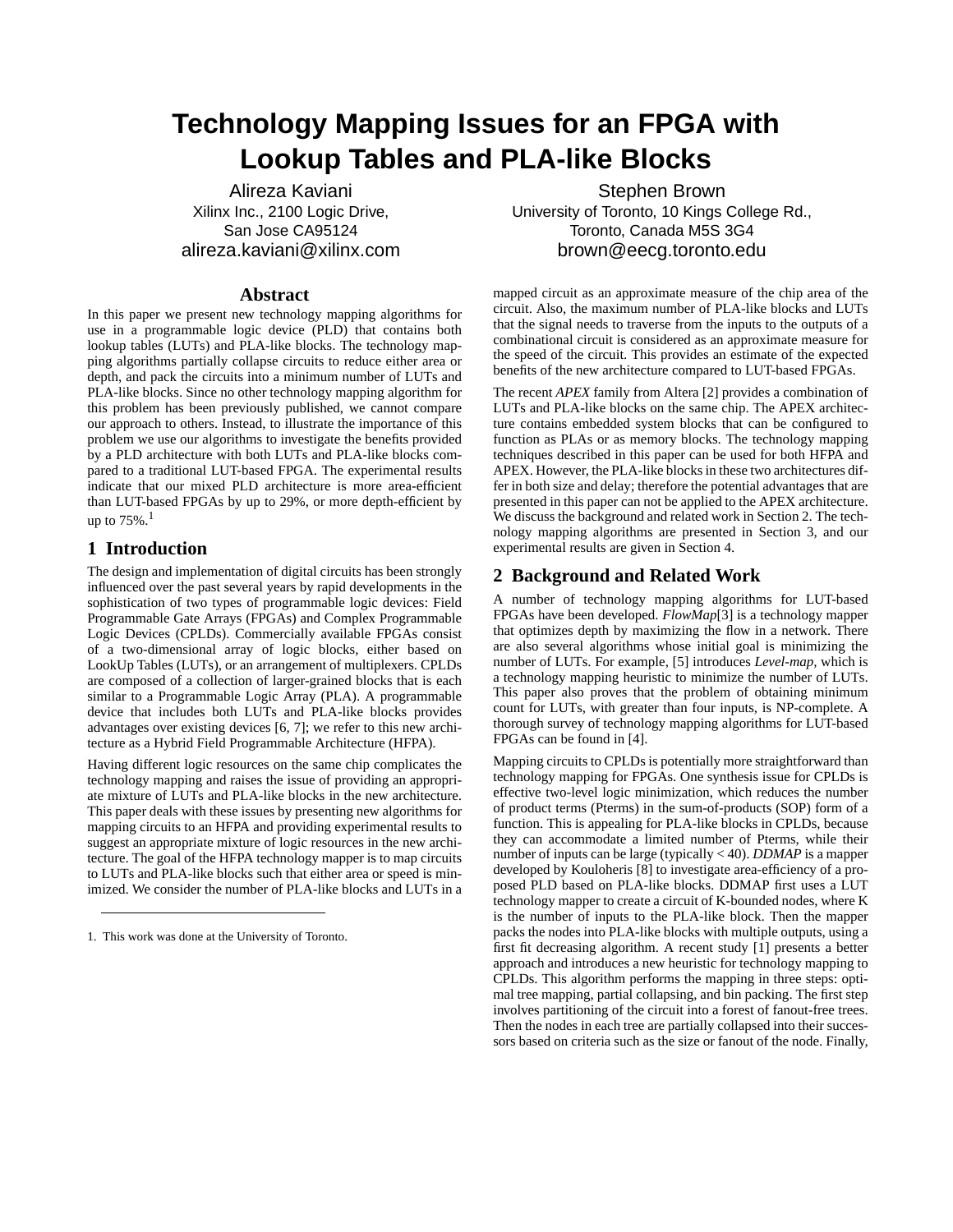| case      | hsize(n)                                                                                                                                 | condition                                           |
|-----------|------------------------------------------------------------------------------------------------------------------------------------------|-----------------------------------------------------|
| $\rm (I)$ | LUT I                                                                                                                                    | $I \leq LUT$ I                                      |
| (II)      | $\frac{I \cdot Af}{\text{PALB\_I}} + \frac{P \cdot Af}{\text{PALB\_P}} - \frac{I \cdot P \cdot Af}{\text{PALB\_I} \cdot \text{PALB\_P}}$ | LUT $I < I \leq PALB$ I and $P \leq PALB$ P         |
| (III)     | $K \cdot I \cdot Af$ $P \cdot Af$ $I \cdot P \cdot Af$<br>PALB_I PALB_P PALB_I PALB_P                                                    | LUT $I < I \leq PALB$ I and $P \leq K \cdot PALB$ P |
| (IV)      | $1 + \frac{I \cdot Af}{\text{PALB\_I}}$                                                                                                  | PALB $I < I$ and $P \leq$ PALB P                    |
| (V)       | $I \cdot P \cdot Af$<br>$\overline{PALB_I} \cdot PALB_P$                                                                                 | PALB $I < I$ and PALB $P < P$                       |

**TABLE 1 . Definition of hsize for the node n.**

the mapper packs circuit nodes into PLA-like blocks available in the target architecture, using a maximum shared input bin packing algorithm.

Technology mapping algorithms for traditional PLDs with only one kind of logic resource can not be applied to the HFPA directly. We present the algorithms for mapping to the HFPA in the next section. Although these algorithms do not depend on a specific size of PLAlike blocks or LUTs, we need to specify the size of these logic resources to be able to provide experimental results in Section 4. We have shown in [6, 7] that a PLA-like block with 16 inputs and 10 Pterms and 3 outputs is a reasonable choice for the HFPA. We refer to this PLA-like block as Programmable Array Logic Block (PALB). The HFPA also contains 4-input LUTs (4-LUTs). The details of this HFPA can be found in [6].

# **3 Technology Mapping Algorithms for the HFPA**

This section summarizes the heuristic techniques used for each of the main steps in our technology mapping tool. There are a number of terms related to the HFPA architecture that are often used in this section:

- **LUT\_I** is the number of inputs to a LUT (4 in our case),
- **PALB\_I** is the number of inputs to a PALB (16 in our case),
- **PALB P** is the number of Pterms in a PALB (10 in our case),
- **I** is the fanin of a node in a circuit,
- **P** is the number of Pterms in the SOP representation of a node in a circuit.



a)  $LUT_I < I \leq PALB_I$  and  $P \leq PALB_P$ 

# **3.1 Partial Collapsing**

PLDs that contain PLA-like blocks with high fanin require controlled collapsing as part of their technology mapping. Collapsing is useful to reduce both the depth and area of the circuits. We consider two kinds of partial collapsing in this section: one to improve the performance of a circuit and the other to decrease its area.

Before we explain the algorithms for partial collapsing, we need to define the *hybrid size* (*hsize*) of a node, which is used as a cost function. Hsize is an estimate of the silicon area that a node occupies, where the unit area is the equivalent silicon area of a LUT and its associated routing wires and switches. The hybrid size of primary inputs (PIs) or primary outputs (POs) is defined to be zero and the hybrid size of internal nodes depends on their fanin (I) and number of Pterms (P) according to the definitions given in Table 1. The definition of the hybrid size includes five cases, as denoted in the table, where *n* is a node, *K* is an integer, and *Af* is the area factor by which the area of a PALB is larger than the area of a LUT.

The estimation of size (which is pessimistic for high-fanin but optimistic for low-fanin nodes) prevents the partial collapser from eliminating low-fanin nodes unless there is significant gain in doing so. An estimate of the size of a node is *pessimistic* when it is higher than the final chip area that will be taken by that node. Case (I) in the table estimates the size of low-fanin nodes. This is an optimistic approximation because after the final mapping there are some nodes with fanin less than LUT\_I that consume one whole LUT. The second case in the table corresponds to a node that fits in a PALB. In this case the hybrid size of the node is the shaded area in



**Figure 1. The hybrid size of a node.**  $b)$  LUT\_ $I < I \leq PALB$ <sub>L</sub> and  $P \leq 2 \cdot PALB$ <sub>P</sub>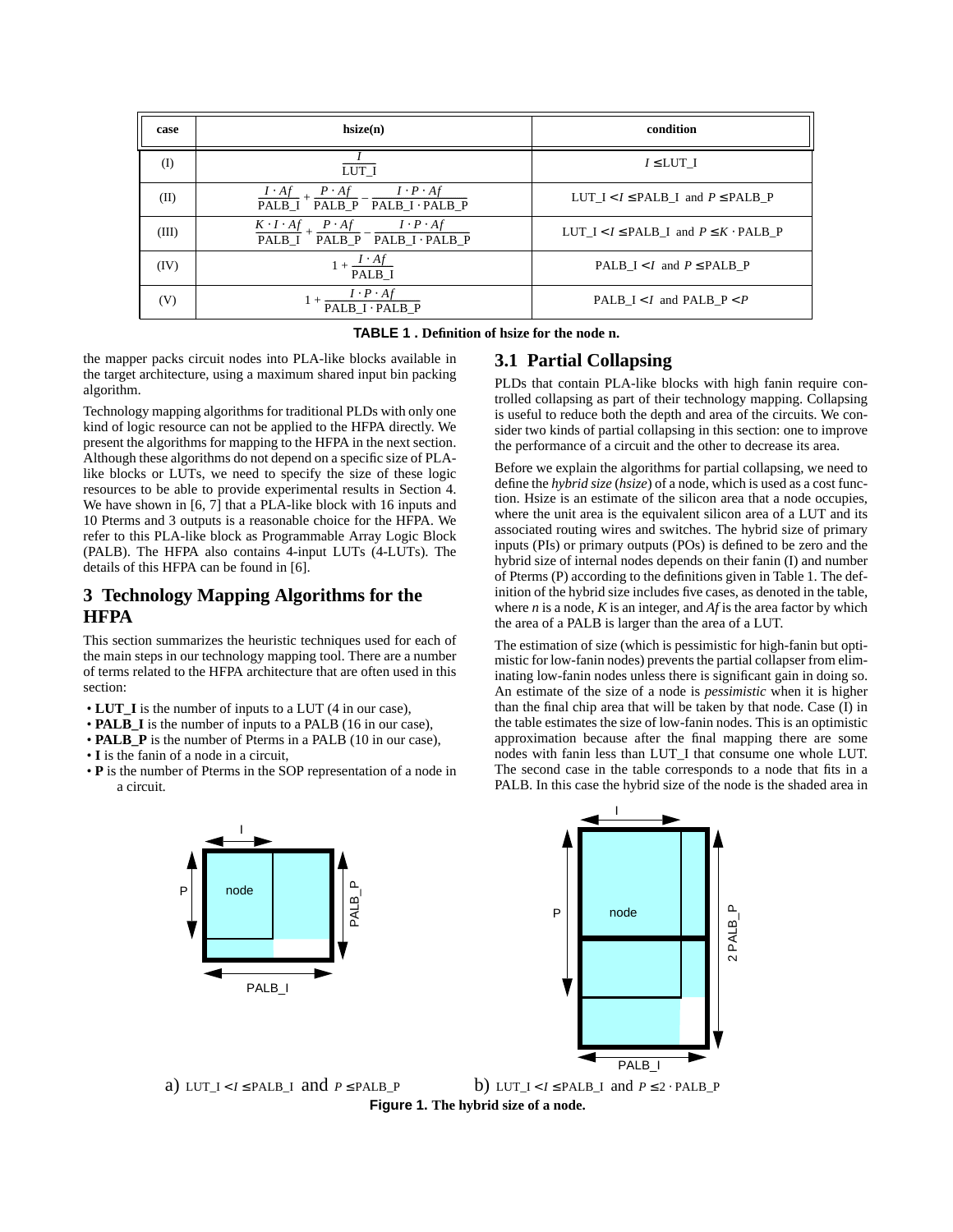```
Lawler_clustering_algorithm {
/* LABELING */
         foreach node n visited in topological from inputs to outputs (breadth-first) {
               if n = PI then L = 0 else L = MAX(label(u)), \forall u \in FainISet(n)if hsize(n) + hsize(FaninSet(n)) \leq H then label(n) = L else label(n) = L + 1 }
/* RELABELING */
         foreach node n visited in topological order from outputs to inputs {
               while (n ≠ PI) \land (n ≠ PO) \land (n \notin \{nodes \ on \ the \ critical \ path\}) increase label(n)}
/* CLUSTERING */
         foreach node n visited in topological order from outputs to inputs {
               if n = PO then L = \infty and create a new cluster C where root(C) = n\textbf{else } L = \text{MAX}(label(u)), \forall u \in \text{FanoutSet}(n)if label(n) < L {
               create a new cluster C = \{n\} \cup \{u \in F_{\text{aninSet}(n)}\} and \text{label}(u) = \text{label}(n)root(C) = n}
          }
/* COLLAPSING */
         foreach cluster C {
               collapse all nodes in C into root(c) }
} /* end */
```
**Figure 2. Lawler's algorithm for a given hybrid size H.**

Figure 1 (a). The size estimation in case (II) is pessimistic because it ignores shared inputs in the high-fanin nodes. The hybrid size of a node that does not fit in a PALB, but whose number of inputs is less than or equal to PALB\_I is estimated in case (III), where *K* is the number of PALBs needed to implement the node. The shaded area in Figure 1 (b) illustrates the hybrid size of high fanin nodes for case (III) with  $K=2$ . Finally, the last two cases in Table 1 correspond to the high-fanin nodes whose number of inputs is larger than PALB<sub>I</sub>. The added '1' in cases (IV) and (V) in the table accounts for the LUT that might be needed to OR the PALBs implementing a large high-fanin node.

## *3.1.1 Collapsing for Depth Reduction*

A simple way to improve the performance of a circuit is to collapse it into two levels of logic. Unfortunately, this technique is not applicable for a large class of circuits because the area penalty is too large for total collapsing to be practical. However, it is often possible to collapse the circuit partially in order to reduce delay at a more moderate cost in area. In this subsection we describe an algorithm, originally introduced by Lawler et al. in [9], with minor modifications. The algorithm minimizes the number of clusters a signal has to traverse from inputs to outputs, where each cluster is constrained. The cluster constraint can be the number of nodes in the cluster, the number of inputs entering the cluster, or in general any other function of the cluster structure.

An application of Lawler's clustering algorithm for delay optimization is presented in [11]. This implementation of the algorithm uses the number of nodes in the cluster as the constraint. The network should be decomposed into simple 2-input gates before applying the algorithm, to give some meaning to the number of nodes in the

```
cluster as a capacity constraint. An implementation of this algo-
rithm is publicly available as part of SIS [10], but it is not directly
applicable to the HFPA because after logic optimization the net-
work might have nodes of any size. Therefore we modified the clus-
ter constraint in the algorithm implemented in SIS to use the hybrid
size (hsize) of the cluster, which is defined as the sum of the hybrid
sizes of all the nodes in a cluster. The heuristic algorithm, which has
four steps, is outlined in Figure 2.
```
The first step of the algorithm, called *labeling*, uses dynamic programming. Then, in the second step the algorithm relabels all the nodes to increase the label of a node whenever possible without increasing the size of a cluster. This causes the clusters to break into smaller pieces along paths that are not critical in order to reduce the area penalty. Relabeling reduces the hybrid size of the circuits by about 9% on average with no adverse effect on depth; this agrees with the 8% area recovery that is reported in [11] using the same method. Relabeling also helps the balance of LUTs and PALBs by preventing unnecessary collapsing that leads to creation of highfanin nodes, as is described in the next section. The third step of the algorithm places nodes with the same label that fanout to the same *root* node into one cluster, and the fourth step collapses each cluster into its root node.

# *3.1.2 Collapsing for Area Reduction*

The advantages of HFPA are not limited to increasing the performance of the circuits by reducing the depth. In some cases lowfanin nodes can be collapsed into a high-fanin node that takes less silicon area if implemented in PLA-like blocks. Figure 3 summarizes the heuristic algorithm that we use when collapsing a circuit to reduce its area. The algorithm is integrated into the SIS tool, for

```
HFAarea_collapsing_algorithm {
            foreach node n visited in from inputs to outputs (breadth-first) {
                    if (n \neq PI) \land (n \neq PO) then {
                    \sqrt{\frac{k}{r}} (FanoutSet)<sup>after</sup> is the set of fanout nodes of n after n is collapsed into them */
                    if (\cos t(n) < \text{Given} \text{Cost}) \wedge (\text{pterms}((\text{FnnoutSet})^{after}) \leq \text{Given} \text{P}) then eliminate n
                    }
                   else continue
            }
} /* end */
                    \cos t(n) = \frac{hsize(n) + \frac{hsize(FanoutSet(n)) - \frac{hsize((FanoutSet)^{after})}{hsize(fear)}}{hsize(fear)}
```
#### **Figure 3. Partial collapsing for area reduction.**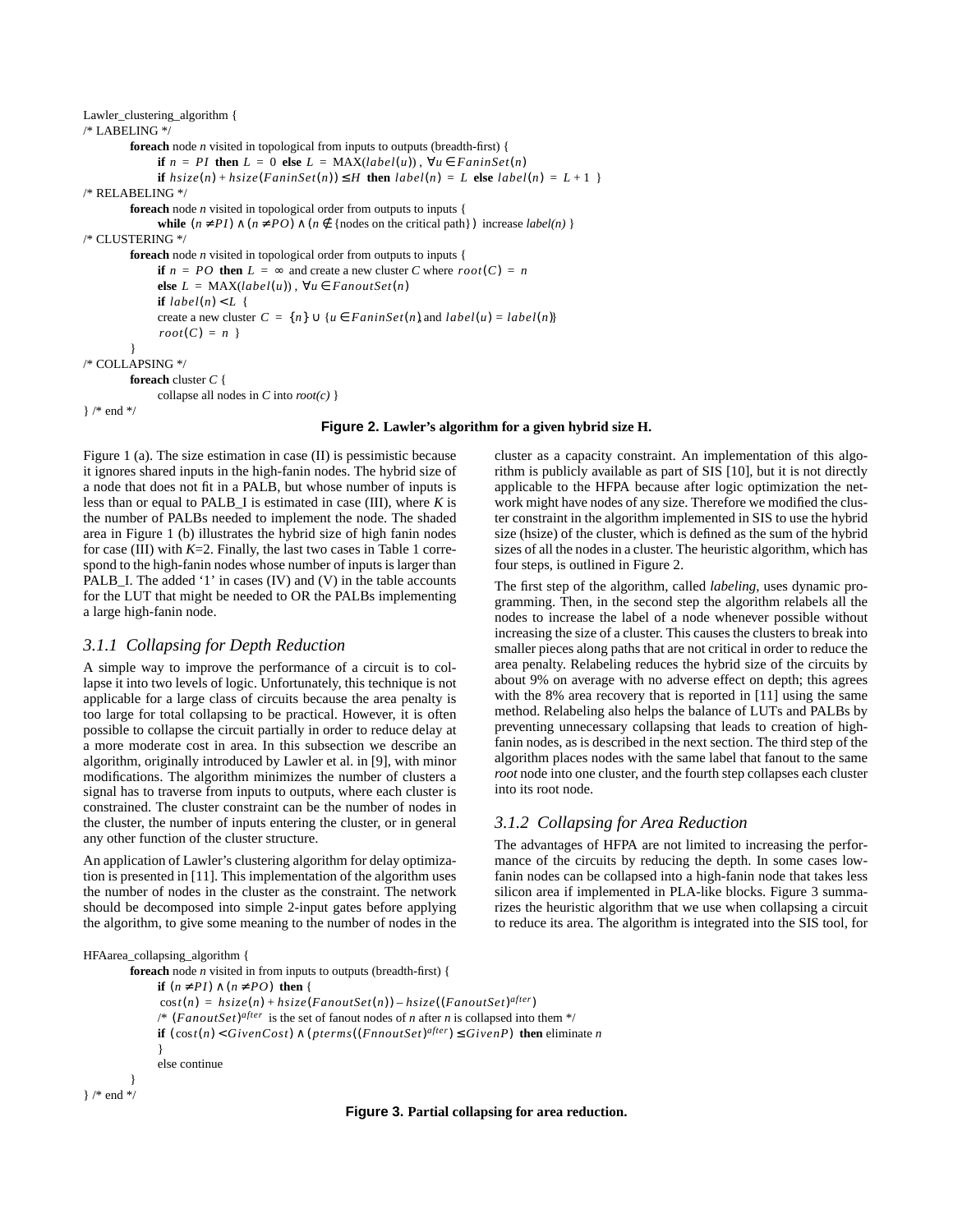

**Figure 4. Example of a circuit.**

convenience. The heuristic program accepts two parameters, *GivenCost* and *GivenP,* and then examines each node in the network to assign a cost to the node. The cost of a node is the increase in the hybrid size of the network if the node is eliminated by collapsing into its fanouts. If the cost of elimination of a node is greater than *GivenCost,* or the number of Pterms in any new nodes created by elimination is greater than *GivenP* the node will not be eliminated.

The implementation of our partial collapser is similar to the algorithm involved using the command *eliminate* in SIS. The cost function used in the eliminate algorithm is the *literal count* of a node. Literal count minimization, which is the main cost function in many of the algorithms in SIS, is an appropriate cost function for mapping the circuits to gate arrays. However, the literal count of nodes that fit in LUTs or PALBs does not affect the final silicon area of the mapped circuit. We compared our partial collapser to the eliminate algorithm for 10 benchmark circuits; our collapser results in 8% less area and 11% less depth on average. Another important advantage of the HFPA collapser over the eliminate algorithm is the amount of control on the collapsing, which is important for balancing the number of PALBs and LUTs, as explained later in this paper. Even the minimum possible amount of collapsing using eliminate (*eliminate -1)* results in too much collapsing for 4 out of 10 circuits that are considered.

# **3.2 Preparing and Packing**

This section explains the final step of technology mapping, in which all the nodes in the network are packed into a minimal number of PALBs and LUTs. Before packing, we must prepare the circuit to assure that each node fits in either a LUT or a PALB. Some nodes created by logic synthesis or partial collapsing will be too large to fit into a PLA-like block, but they can be effectively partitioned. We partition a large node that does not fit in a PALB by clustering its Pterms into groups, in such a way that the Pterms in each group share the largest possible number of inputs [6].

The packing algorithm divides the nodes into two groups: highfanin (HF) and low-fanin (LF). The number of inputs to high-fanin nodes is greater than LUT\_I. The packing algorithm consists of two main parts: *fitting* high-fanin nodes into the minimum number of PALBs and *merging* low-fanin nodes into the minimum number of LUTs. The first part, which deals with high fanin nodes, sorts the nodes based on the multiplication of their number of inputs and Pterms (IXP). After sorting the high-fanin nodes in the descending order of (IXP), we fit them into the minimum number of PALBs using a *bin packing* algorithm. The choice of (IXP) is an intuitive decision based on the notion that nodes with higher (IXP) are more suitable for PALBs. The bin packing algorithm tries to place the nodes with the highest number of shared inputs into the same PALBs.

The second part of the packing operation involves merging two or more LF nodes into one node that can be implemented in a LUT. Figure 4 shows a circuit example that contains 6 low fanin and 2 high fanin nodes. The low fanin nodes with the same shade can be merged together. This problem is similar to technology mapping for traditional LUT-based FPGAs. We implemented an algorithm that traverses the network from primary inputs to primary outputs and merges the low-fanin nodes into their fanouts whenever possible to reduce the number of LUTs. If there is more than one choice for merging, the heuristic algorithm makes a decision based on the number of inputs and fanouts of the nodes. This algorithm is similar to Level-map [5] with the difference that we use only one fanout factor. Level-map tries several fanout factors for each circuit and selects the one with the best results. Changing this factor will not significantly affect the results in the HFPA because LF nodes are often connected to HF nodes and if an LF node fans out to an HF node it should be implemented regardless of its other fanouts. For the same reason the merging step has little effect on the final area of the circuits.

An optional step at the end of the packing phase considers all of the PALBs with unused outputs and unused Pterms and adds the LF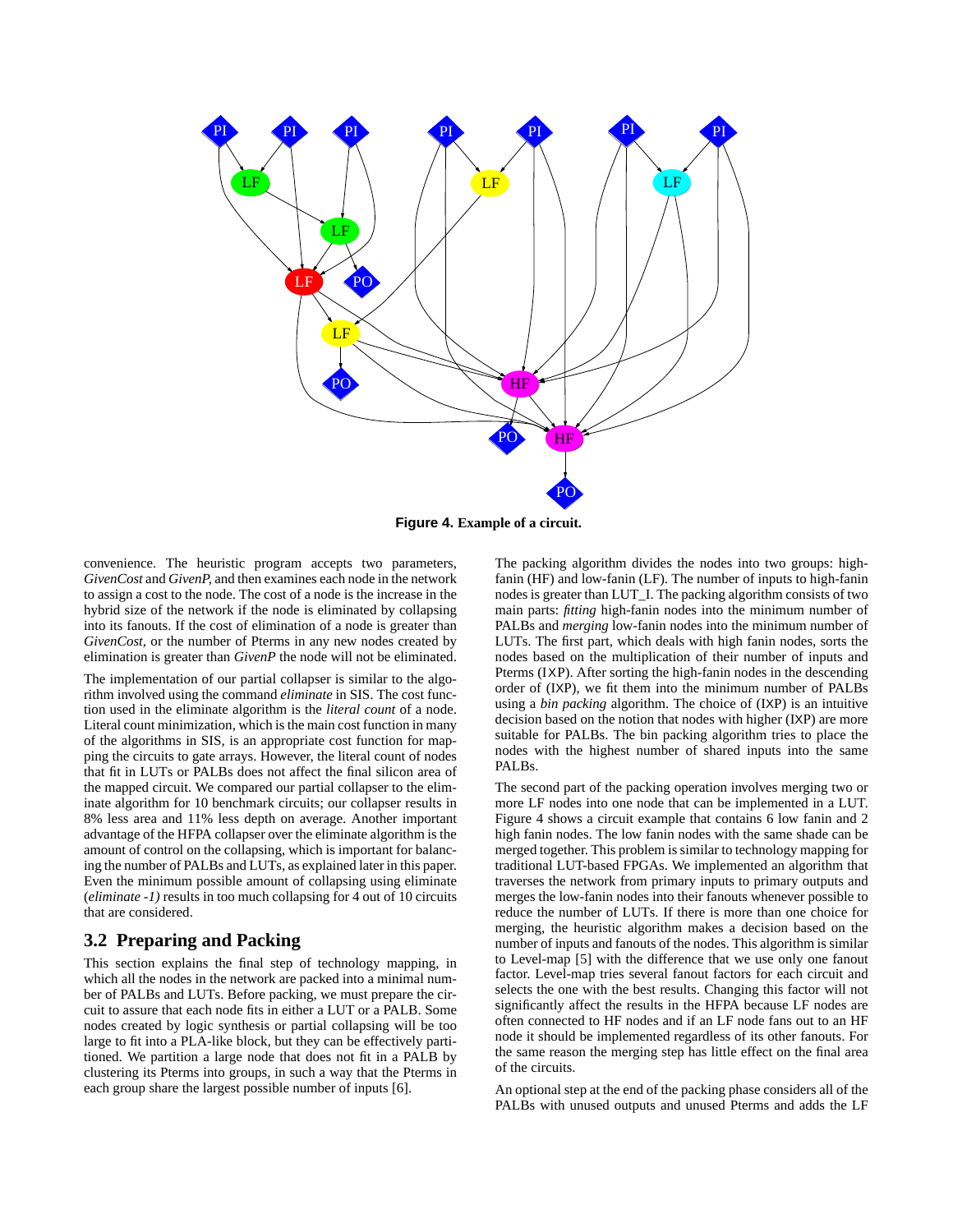

**Figure 5. Balance curves for large benchmark circuits.**

nodes to them until they are full. Also, at this stage it is possible to move some LF nodes in LUTs to the PALBs or decompose some of the HF nodes in PALBs and move them to LUTs. This will help to obtain a desirable balance of the number of PALBs and LUTs. Note that the best high fanin candidates to be decomposed and implemented in LUTs are at the end of the sorted list that is created for HF nodes. We added a routine to the SIS environment that traverses all the nodes in the network and decomposes the high fanin nodes with low  $(IXP)$  into  $LUTs<sup>1</sup>$ . The command for this new routine accepts an argument determining if the easily decomposable nodes on the critical path should remain intact. This command does not affect the final area significantly but changes the mixture of PALBs and LUTs. We discuss this issue more in the next section.

## **4 Experimental Results**

Since no other algorithms for mapping circuits to an HFPA have been published, it is impossible to compare our techniques to others for the purpose of measuring the quality of the results. As an alternative we postulate that a technology mapper for an HFPA serves a useful purpose if it allows the HFPA to implement circuits in a more efficient manner than other types of PLDs. Accordingly, in this section we use our algorithms to demonstrate the advantages of the HFPA compared to traditional LUT-based FPGAs.

We consider the technology mapping results separately for both area and depth. Since the implementation results in an HFPA are affected by the available mixture of LUTs and PAL-like resources, we discuss this issue first.

# **4.1 Mixture of PALBs and LUTs**

The mixture of PALBs and 4-LUTs in an HFPA that provides the best results depends on the properties of the circuit being implemented. For the results presented here we need to choose a *balance factor*, which is the ratio of the number of LUTs to the number of PALBs in an HFPA. Our algorithm can be used for any balance factor by changing the *GivenCost* and *GivenP* parameters in Section 3.1.2. The silicon area benefit, or *gain*, of an HFPA is defined as the ratio of the area when the circuit is mapped to a LUT-based FPGA over the area when the circuit is mapped to the HFPA. A *balance curve* shows how the area gain changes with respect to the balance factor for a specific circuit. We produced balance curves for a set of 15 MCNC benchmark circuits; a representative sample of five curves is given in Figure 5. The left extreme of each Bell-shape curve corresponds to a target architecture with only PALBs (balance factor=0) and the right extreme of each curve represents mapping to a LUT-based FPGA (balance factor  $= \infty$ ).

We measured the balance range for each curve in which the gain is within 5% of its maximum and then calculated the intersection of those balance ranges for all the circuits. Figure 5 shows that the resulting range for these balance factor is between 3.5 and 4.7. An alternative approach for finding the best single mixture is to consider a meta circuit comprising all 15 circuits and measure the balance factor that corresponds to minimum silicon area. This alternative method results in a balance factor of four, which is approximately in the middle of the balance range shown in Figure 5. Therefore we can conclude that a mixture of PALBs and LUTs that supports a balance factor close to four is a reasonable choice. The balance factor of four implies allocation of the same silicon area to LUTs and PALBs, because a PALB occupies roughly the same area as four 4-LUTs [7]. In the remainder of this section we assume an HFPA with a balance factor of 4.

#### **4.2 Comparison**

Table 2 compares the results of implementing the MCNC benchmark circuits in both 4-LUT FPGAs and the HFPA. Our experi-1. Simple AND/OR gates are examples of high fanin nodes with low (IXP) mark circuits in both 4-LUT FPGAs and the HFPA. Our experi-<br>mental procedure involves first reading the benchmark circuits

that can be easily implemented in LUTs.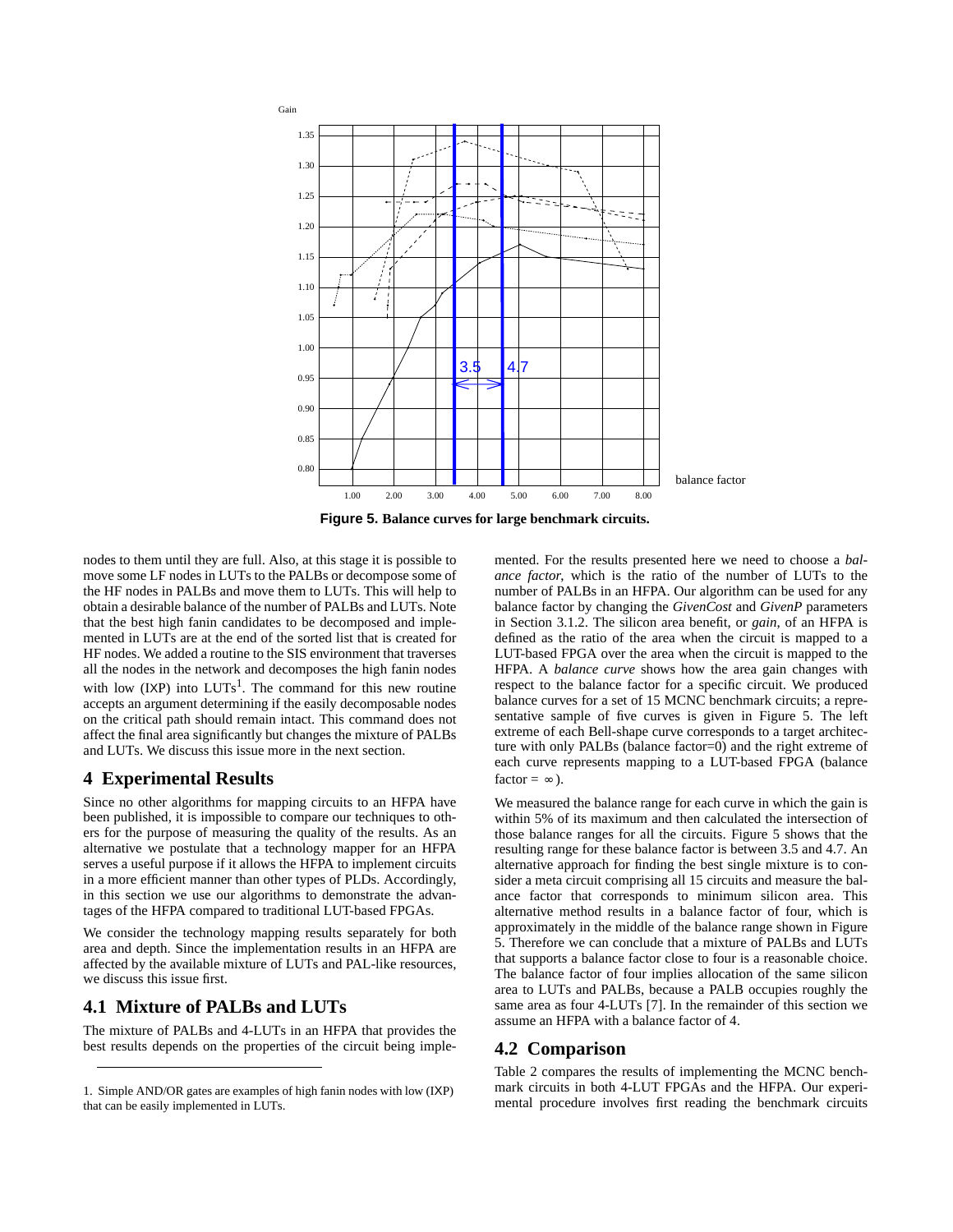| circuit | Area:<br><b>HFPA</b><br>(area, depth) | balance<br>factor | 4-LUT<br>(area, depth) | $%$ higher<br>(area, depth) | Depth:<br><b>HFPA</b><br>(area, depth) | balance<br>factor | $4-LUT$<br>(area, depth) | $%$ higher<br>(area, depth) |
|---------|---------------------------------------|-------------------|------------------------|-----------------------------|----------------------------------------|-------------------|--------------------------|-----------------------------|
| s1423   | 148, 17                               | 4.1               | 154, 21                | 4%, 24%                     | 187, 8                                 | 4.1               | 185, 16                  | $-1\%$ , 100%               |
| frg2    | 243, 6                                | 4.1               | 324, 8                 | 33%, 33%                    | 265, 5                                 | 4                 | 324, 8                   | 22%, 60%                    |
| x3      | 198.4                                 | 3.9               | 282, 7                 | 42%, 75%                    | 207, 3                                 | 4                 | 265, 6                   | 28%, 100%                   |
| dalu    | 214, 10                               | 3.9               | 357, 13                | 67%, 30%                    | 358.6                                  | 3.8               | 440, 12                  | 23%, 100%                   |
| sbc     | 209, 8                                | $\overline{4}$    | 266, 8                 | 27%, 0%                     | 229, 3                                 | 3.9               | 286, 7                   | 25%, 133%                   |
| cps     | 421, 10                               | 3.9               | 520, 8                 | 24%, -20%                   | 490, 6                                 | 4.2               | 520, 8                   | 6%, 33%                     |
| s1488   | 165, 6                                | 3.9               | 219, 7                 | 33%, 17%                    | 207, 5                                 | 4                 | 219.7                    | 6%, 40%                     |
| scf     | 258.6                                 | 3.8               | 300, 6                 | $16\%$ , $-14\%$            | 279, 5                                 | 4                 | 300, 6                   | 8%, 20%                     |
| apex2   | 726, 13                               | 4.1               | 905, 16                | 25%, 23%                    | 912, 8                                 | 4                 | 957, 15                  | 5%, 88%                     |
| alu4    | 562, 10                               | 4.1               | 666,10                 | 19%, 0%                     | 683.6                                  | 3.9               | 666,10                   | $-2\%$ , 67%                |
| Avg:    |                                       | $\overline{4}$    |                        | 29%, 17%                    |                                        | $\overline{4}$    |                          | 12%, 75%                    |

**TABLE 2 . Estimate of the gain.**

from their original EDIF into Synopsys Design Compiler, which is used to perform technology independent optimization. Synopsys *FPGA Compiler* is then used to map the circuits to 4-LUTs providing the results that are listed in the "4-LUT" column of Table 2 under the heading "Area". To compare the HFPA with LUT-based FPGAs the circuits are mapped using a similar optimization script. Then the circuits are converted to BLIF and partially collapsed for area using the algorithm explained in Subsection 3.1.2. The final area and depth results are presented in column "HFPA" of the table. The total area results are calculated in terms of 4-LUTs. We have made two assumptions based on our layout results presented in [6, 7]: 1) the area of a PALB and its routing equals the area of four 4-LUTs and their routing, and 2) the logic delay of a PALB is equal to the logic delay of a LUT. The results in the table show that the LUT-based FPGAs occupy 29% more silicon area than HFPA on average. Also, average depth of the resulting circuits is 17% higher when the target architecture contains only LUTs.

At this point we focus on the depth advantages of the new architecture. Reducing the depth of the circuits decreases not only the total delay due to blocks on the critical path, but also the number of switches needed to route those blocks, which in turn adds to the improvement in the speed-performance. We modify the Synopsys optimization script used for results in the left section of Table 2 and remap the circuits to reduce the delay. This change of the script should reduce the depth of the mapped circuits, though it does not guarantee it. The right section of Table 2 presents the data with the results of FPGA Compiler in column "4-LUT". <sup>1</sup> To minimize the depth of the circuits mapped to the HFPA we use the depth partial collapser explained in 3.1.1 before running our area collapser. After optimization by Synopsys, we collapse the circuits to a given depth and then reduce their area. To find the appropriate depth of each circuit that does not cause unacceptable area penalty we consider the graphs that present the increase in hybrid size of a circuit caused by reducing depth [6]. Each circuit is then collapsed to the depth that corresponds to the approximate knee of its corresponding graph. Table 2 shows that the depth of the circuits mapped to LUT-based FPGAs is 75% higher than their depth when mapped to the HFPA using this methodology. The HFPA still maintains an area gain of

#### 12% on average.

Finally, we investigate the distribution of the nodes on the above circuits' critical paths for each mapping option. On average, 66% of the nodes on all critical paths of each circuit are low-fanin, which are implemented in 4-LUTs. The remaining 34% of the nodes are high-fanin and are implemented in the PALBs. Although, the number of nodes on the critical paths increases significantly when the mapping goal is changed from area to depth, the above distribution is approximately held the same. Despite this high number of lowfanin nodes, 70% of the critical path delay (excluding the routing delay) is due to high-fanin nodes, on average. This observation emphasizes the importance of the speed of the PLA-like block. As a rule of thumb, the delay of the PLA-like block in an arbitrary hybrid architecture should be less than three or four times the LUT delay to obtain any speed gain. According to the same results, 13% of the nodes on the critical paths have fanin equal to five or six; these nodes contribute to roughly 20% of the critical path delay. Some commercial LUT-based architectures such as *Virtex* [12] contain additional circuitry for implementing nodes with five or six inputs. These architectures can provide results that are somewhat better than our reference LUT-based architecture.

# **5 Concluding Remarks**

This paper has presented a new technology mapping algorithm for architectures that contain both LUTs and PLA-like blocks. We treat partial collapsing as a separate optimization step, by introducing two algorithms for reducing either the area or the depth of the circuit. We then pack all the high-fanin nodes into the minimum number of PALBs and merge the low-fanin nodes into the minimum number of LUTs.

To illustrate its usefulness, we used the HFPA mapper to show the advantages of the hybrid architecture compared to LUT-based FPGAs. According to our results, the area and depth gain of the HFPA are 29% and 17% on average. We also presented the results for another mapping trade-off with which HFPA provides for 12% and 75% area and depth gain, respectively. The mixture of PALBs and LUTs that provides the highest gain for an HFPA varies for different circuits. However, the HFPA provides some gain within the balance range of 3.5 to 4.7 for the majority of the benchmark circuits. We showed that it is reasonable if the hybrid architecture supports a balance factor of four, which implies roughly the same chip area for both PALBs and LUTs.

<sup>1.</sup> In cases that the Synopsys script change did not reduce the depth, we conservatively used the original 4-LUT count listed on the left side of the table.